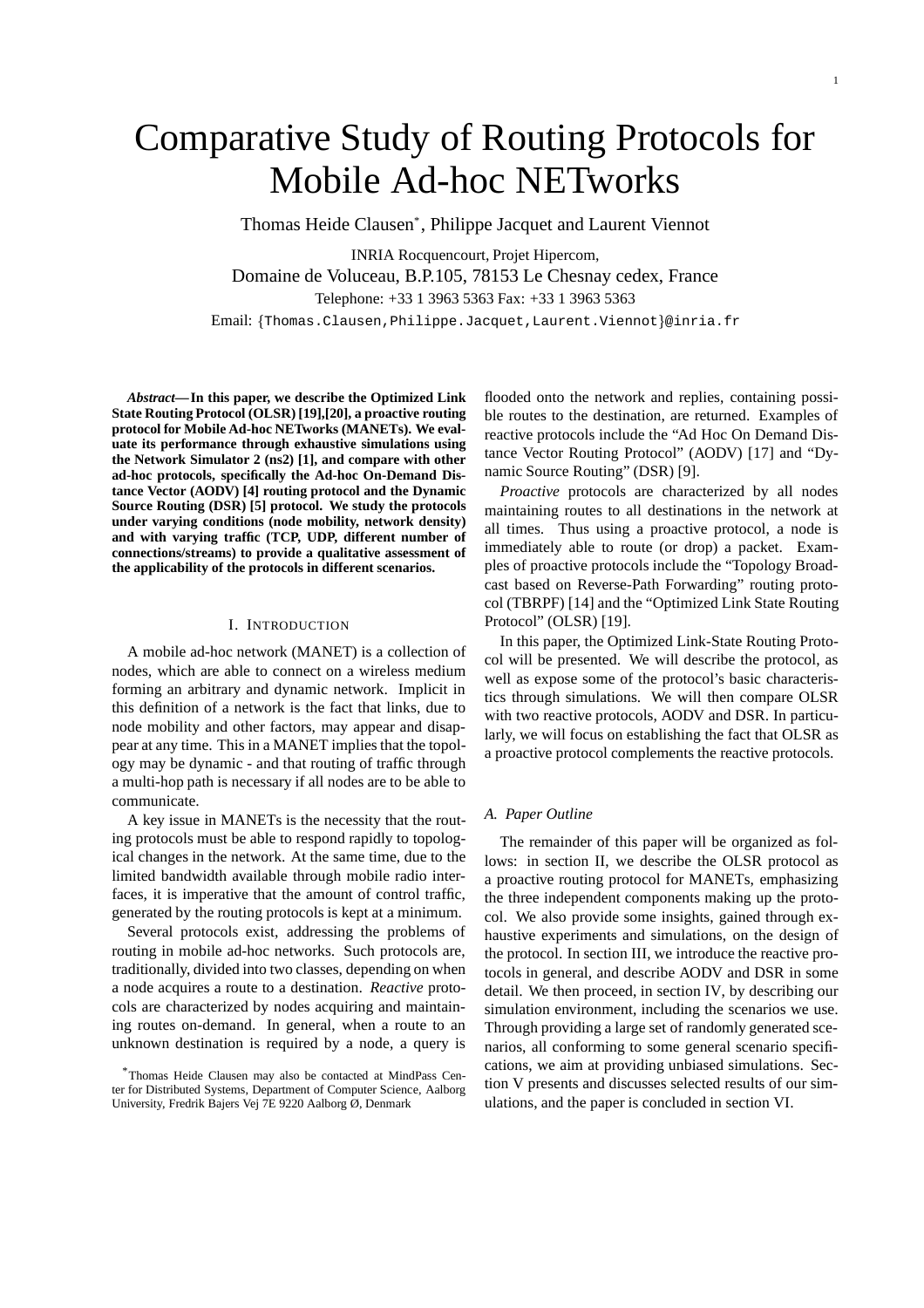## II. THE OPTIMIZED LINK-STATE ROUTING PROTOCOL

The Optimized Link-State Routing Protocol (OLSR) is a proactive link-state routing protocol, employing periodic message exchange to update topological information in each node in the network. While having some commonalities with OSPF [13], OLSR is specifically designed to operate in the context of MANETs, i.e. in bandwidth-constrained, dynamic networks.

In this section, we present details of the protocol, as well as describe some of the operational experiences that have influenced the development of the protocol design.

## *A. Protocol Details*

Conceptually, OLSR contains three generic elements: a mechanism for neighbor sensing, a mechanism for efficient diffusion of control traffic, and a mechanism for selecting and diffusing sufficient topological information in the network in order to provide optimal routes. These elements are described in details in the following.

#### *1) Neighbor Sensing:*

Basically, neighbor sensing is the process through which a node detects changes to its neighborhood. The neighborhood of a node, *a*, contains the set of nodes with which there exists a direct link over which data may be transmitted (in either or both directions). Further attributes can be associated with such a link, depending on the direction(s) in which communication is possible. If traffic can only flow in one direction (e.g. if the nodes have asymmetric transmitters), the link is said to be *asymmetric*. If traffic can flow in both directions, the link is said to be *symmetric*. If there exist a symmetric link between node *b* and node *a*, node *b* is said to be a *symmetric neighbor* of node *a* (and vice versa).

In OLSR, the concept of a *two-hop neighbor* is introduced. A two-hop neighbor of node *a* is simply a node which has a symmetric link to a symmetric neighbor of node *a* AND which is not node *a* itself (i.e. node *a* can not be a two-hop neighbor of itself).

A prime goal for OLSR is to be completely independent of the underlying link-layer being used. While additional information from the link layer, such as information about existence of links to neighbor nodes and link quality, may be utilized by the protocol, care is taken such that the protocol can function without. The advantages are, that the protocol immediately can be deployed on most existing and anticipated wireless network interfaces and operating systems.

The neighbor sensing mechanism in OLSR is designed to operate independently in the following way: each node periodically emits a HELLO-message, containing the node's own address as well as a the list of neighbors known to the node, including the status of the link to each neighbor (e.g. symmetric or asymmetric).

Upon receiving HELLO-messages, a node can thus gather information describing its neighborhood and twohop neighborhood, as well as detect the "quality" of the links in its neighborhood: the link from a node *a* to a neighbor *b* is symmetric if the node *a* sees its own address if in the HELLO-message from *b* (with any link status) otherwise the link is asymmetric.

Each node maintains an information set, describing the neighbors and the two-hop neighbors. Such information is considered valid for a limited period of time, and must be refreshed at least periodically to remain valid. Expired information is purged from the neighbor- and two-hop neighbor sets.

## *2) Generic Message Diffusion:*

HELLO-messages are exchanged between neighbors only. They provide each node with topological information up to two hops away. However, since MANETs can be of arbitrary size, a method is required for diffusing topological information into the entire network. In OLSR, this is introduced in form of a generic way of efficiently diffusing arbitrary control traffic to all nodes in the network. While being directly used in OLSR for diffusion of topological information, the mechanism is build as an independent and efficient MPR-flooding mechanism, and may thus be used to carry other types of control traffic (e.g. for service discovery protocols etc). Indeed, in an operational context, this mechanism was found to be an easy way for a node, connected to both a MANET and a wired network, to announce its "non-manet" routing capabilities to MANET nodes.

One of the prime requirements, stated in section I was, that due to limited bandwidth resources, the overhead from control traffic should be kept at a minimum. This, for a control message destined to all nodes in the network, implies that (i) all nodes ideally receive the message, while (ii) that not too many duplicate retransmissions of the message occurs.

A simple pure flooding strategy, where all nodes forward a flooded message if they have not previously forwarded the message meets the first part of the requirement: that all nodes, ideally, receive a copy of the message. The second part is only partially met through "transmission duplicate elimination", eliminating the situation where two copies of the same message are transmitted from a given node<sup>1</sup>. However, a given node might be receiving the same message from two neighboring nodes. This is illustrated in figure 1a.

The fact that a message is likely to be received by a node more than once is a problem: using pure flooding,

<sup>&</sup>lt;sup>1</sup> This is achieved through maintaining a duplicate table, recording, for each received message, the originator address and a sequence number (generated by the source and transmitted in the message)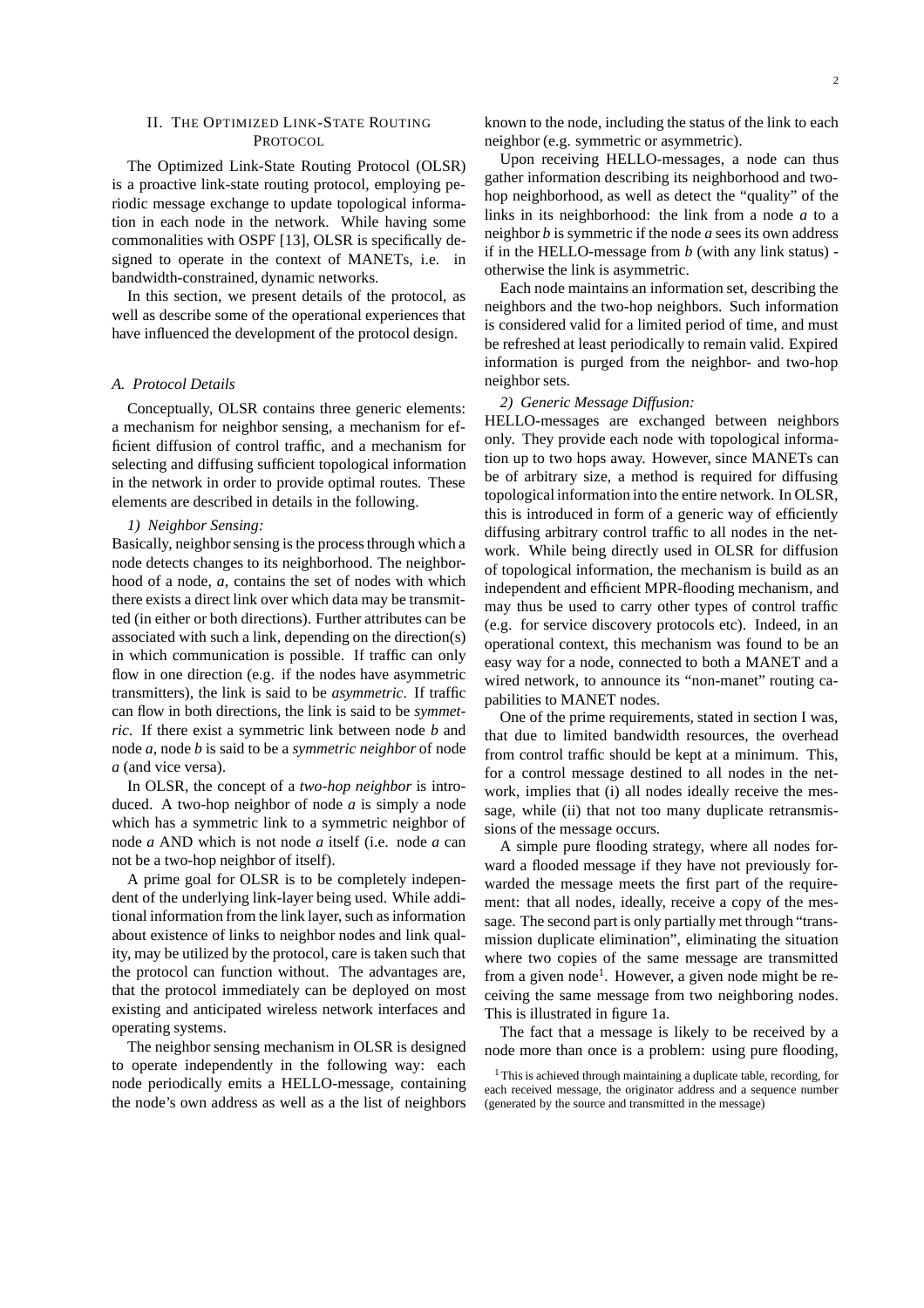

Fig. 1. *Example of pure flooding (a) and diffusion using Multipoint Relays (b). The source of the message is the node in the center. Each arrow pointing to a node, indicates that a node receives a copy of the message. The filled nodes are selected by the center node as Multipoint Relay.*

when a message is transmitted over the wireless medium, all other nodes within radio range of the transmitting node will either have to remain silent, or may experience message loss due to collisions.

The OLSR protocol applies an optimized flooding mechanism, called MPR-flooding, to minimize the problem of duplicate reception of message within a region. The optimization is performed in the following way: a node selects a subset of its symmetric neighbors, called the nodes MultiPoint Relays (MPR's). Each node thus has a (possibly empty) set of MPR selectors (neighbors, which have selected the node as MPR). A node, selected as MPR, has the responsibility of relaying flooded messages from its MPR selectors. A message emitted by node *a* is thus only retransmitted by node *b* if node *a* is in the MPR selector set of node *b*. As illustrated in figure 1b,"careful" selection of MPRs (the filled nodes) may greatly reduce duplicate retransmissions.

While selecting MPRs, a node utilizes information describing the two-hop neighbors, as acquired from the neighbor sensing process. All nodes select their MPRs independently, possibly choosing different algorithms or heuristics for selecting a "minimal" MPR set. The invariant for the algorithms is, that a message, emitted by the node and relayed by its MPRs, would reach all the node's two-hop neighbors. [3] presents an analysis of MPR selection algorithms.

A node is informed of its MPR selector set through information piggybagged to the HELLO-messages.

Thus when using MPR-flooding, the forwarding rule for handling flooded control messages in each node being:

- 1) the message must be meant to be forwarded (indicated by information in the header of the message),
- 2) the message must not have been received by the node before, and
- 3) the node must have been selected as MPR by the node, from which the message was received

The OLSR protocol specification [19] defines a generic message format and an algorithm for processing such

messages. This includes time-to-live considerations, sequence numbers *etc.*, out of scope for this description.

## *3) Topology Information:*

The MPR flooding mechanism is directly used by OLSR for diffusing topological information to the network.

In OLSR, all nodes with a non-empty MPR selector set periodically generate a topology control message (TCmessage). This TC-message is diffused to all nodes in the network, using MPR flooding. A TC-message contains the address of the node generating the TC-message, as well as the addresses of all the MPR selectors of that node. Thus through a TC-message, a node effectively announces reachability to all its MPR selectors. Since all nodes have selected an MPR set, reachability to all nodes will be announced through the network. The result is that all nodes will receive a partial topology graph of the network, made up by all reachable nodes in the network and the set of links between a node and its MPR selectors. Using this partial topology graph, it is possible to apply a shortest path algorithm for computing optimal routes from a node to any reachable destination in the network [19]. A noticeable result is that the shortest path obtained from the partial topology yielded by the TC-messages have the same length as the shortest path from the full topology [8].

The topological information in each node is valid for a limited period of time, and must be refreshed at least periodically to remain valid. To improve reactiveness to network dynamics, additional TC-messages may be generated. Expired information is purged from the topology graph.

## *B. Operational Experiences*

OLSR has been the subject of exhaustive studies through analysis, simulations and experiments, and the resulting protocol is largely a product of operational experiences and requirements. In this section, we outline some of these experiences.

#### *1) External Route Injection:*

While the ability to route data within a MANET is, indeed, the priority task for a MANET routing protocol, we found that the ability to inject external routes into the network was a practical requirement. MANET routing is based on the information acquired through TC messages which, in principle, advertise a list of host-routes.

External routes would typically be either sequences of IP-addresses or gateways to the whole Internet, making TC messages impractical for distributing such information.

Utilizing the existing generic mechanisms for diffusing control traffic, the requirement of a way of injecting routes to continuous sequences of addresses was satisfied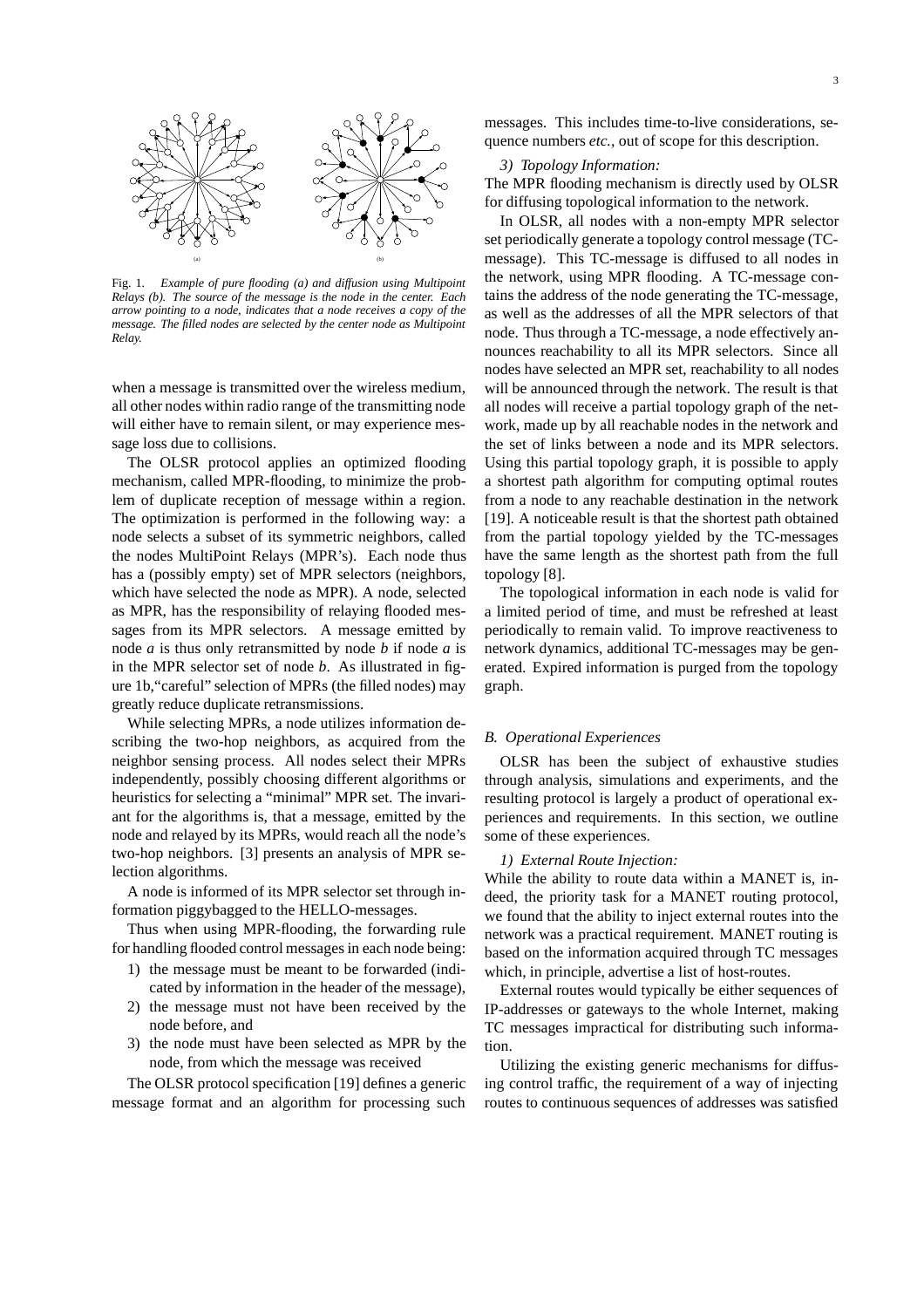

Fig. 2. *The average number of packets sent, received, and dropped because of route unavailability. The number are averages from test sets with and without enforced jitter on transmission of control packets.*

simply through introduction of a new type of message. Potentially emitted less frequently than the TC-messages, this extension was thus able to take direct advantage of the optimizations of MPR flooding.

#### *2) Jitter:*

Practical experiments showed that even an otherwise static network in continuous operation would suffer from transient loss of routes to parts of the network. It was observed that the cause for this was in the fact that the periodic emission of control messages from the individual nodes had become synchronized: When a node reports a change to its MPR-set (in a HELLO message), emission of a TC-message may be simultaneously triggered in a set of neighboring nodes. Such TC messages would collide at the receiving nodes, where neither of the messages would be received (and potentially not forwarded into the network). TC-messages are emitted periodically by nodes which experience no changes to their MPR selector set. Thus, until e.g. clock drift in the nodes un-synchronize the emission of TC-messages, collision - and loss - of topology information would occur. This, in turn, would cause routes to time out and disappear from parts of the network - despite physical connectivity.

Experiments indicated that enforcing jitter (a small delay, randomly picked for each packet from the interval  $[-0.5; 0.5]$  sec.) on sending of each control messages resulted in fewer control message collisions - and hence in more stable routes. Figure 2 and shows the number of packets sent, received and dropped due to "no route to host" in the same scenario with and without jitter.

It can be observed, that roughly twice as many data packet reach their destination with jitter enforced than without. The remaining sent, but not received, data packets are dropped mainly due to collisions, drops in interface queues etc. In particulary when using jitter, we observe that a large amount of packets are dropped for other reasons than "no route to host", whereas without jitter, almost all drops are due to "no route to host". This



Fig. 3. *The number of tests as a function of number of packets lost due to route unavailability. The number of packets are showed in intervals of thousands.*



Fig. 4. *The number of tests as a function of number of packets received. The number of packets are showed in intervals of thousands.*

is a natural concequence: more packets being routeable implies more packets inserted into interface queues and more packets that can be transmitted on the media. This increases the likelyhood of congestions and drops, both in queues and in the media.

Figure 3 and figure 4 show the dispersion of the packet drops (due to lack of topology information) and the dispersion of the number of received packets. It is observed, that the dispersion with jitter is smaller than without. This means that the performance with enforced jitter is not only better, but also more stable than without jitter.

## III. REACTIVE PROTOCOLS

OLSR is a proactive protocol, maintaining information about routes to all destinations at all times. The consequence of this approach is that the amount of control traffic is independent of the actual traffic and mobility patterns in the network. An alternative approach is that of reactive protocols. Basically, a reactive protocol reacts to the traffic in the network, and constructs routes when needed - and only to those nodes to which a route is needed.

The common element in reactive protocols is the mechanism used for discovering routes. The source node emits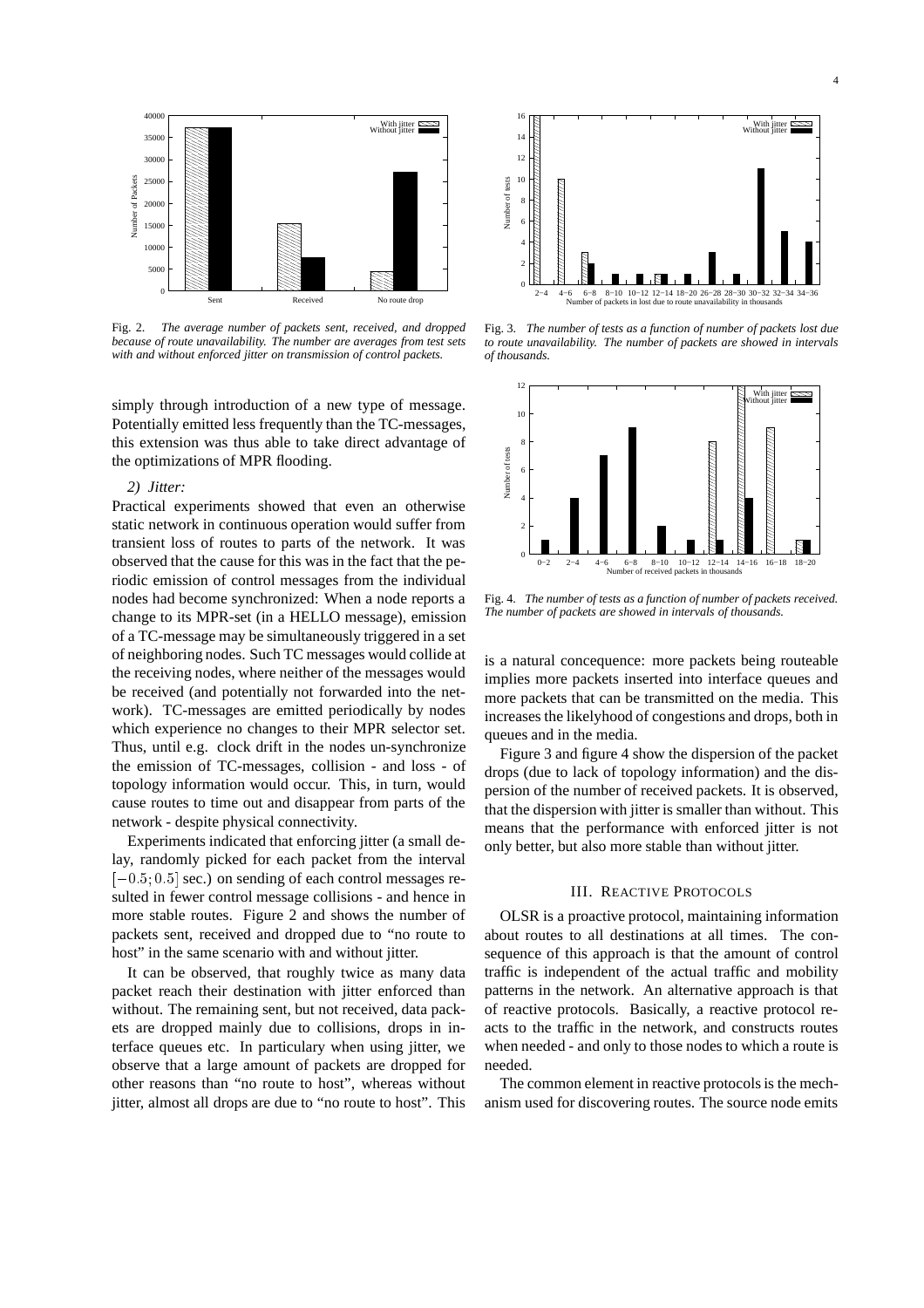a request message, requesting a route to the destination node. This message is flooded, i.e. relayed by all nodes in the network, until it reaches the destination. The path followed by the request message is recorded in the message, and returned to the sender by the destination, or by intermediate nodes with sufficient topological information, in a reply message. Thus multiple reply messages may result, yielding multiple paths - of which the shortest is to be used.

In this section, we introduce two reactive protocols, AODV and DSR, with the purpose of providing a context in which we can evaluate the characteristics of OLSR.

## *A. AODV*

In the Ad Hoc On-Demand Distance Vector protocol (AODV), when a source requires a path to the destination, a *route request* message is flooded in the network. Upon receiving such a message, a node examines its local route-cache to check if a fresh route to the required destination is available. If so, the node unicasts a *route reply* message to the source with information about the route. Otherwise, the *route request* is retransmitted using a pure flooding mechanism with local duplicate elimination. As an optimization, AODV employs an "expanding ring" flooding, where a *route request* is issued with a limited TTL. If no *route reply* message is received within a certain time, the message is issued again with a larger TTL. If still no reply, the TTL is increased in steps, until a certain maximum value.

While this route discovery is performed, any IP-packets to the destination are buffered in the source node. When a route is established, the packets are transmitted. If no route can be established, the packets are dropped.

When a link is detected to be broken (either through a neighbor discovery protocol, as in OLSR, or through a link-layer notification), the detecting node issues a *route error* message to those neighbors who have been using a route over the now broken link. These nodes will then have to issue new *route requests* to repair the broken routes.

# *B. DSR*

The Dynamic Source Routing protocol employs the same basic mechanism of on-demand flooding a *route request* and awaiting that the destination node, or an intermediate node with verified valid information, replies with a *route reply*.

DSR employs source routing, both as a way of obtaining loop freedom and as a way of "sharing" a nodes route cache with other nodes in the network: since each data packet contain routing information, nodes along its path, as well as nodes which overhear the transmissions, may collect and cache the route information for later use.

Route maintenance is based on each hop receiving an acknowledgment for a packet being forwarded (either through link-layer notification, through overhearing the next-hops forwarding of the packet or through requesting a DSR-specific acknowledgment). If a node thus detects a broken route, a *route error* is returned to the source. Upon receiving a *route error*, the source removes the broken route from its routing cache. If an alternative route is available, it may be used for remaining data to the destination - alternatively, a new route discovery is initiated.

Like AODV, DSR buffers IP packets in the source node while route discovery is performed.

### IV. SCENARIOS

We conduct our simulations using the network simulator ns2 [1]. We use a physical layer, simulating the behavior of IEEE 802.11[2] as included with ns2: each node has a radio range of 250 meter, when no obstacles are present, and a nominal bandwidth of 2 Mbit/s. The MAC scheme is an implementation of that specified by IEEE 802.11.

The purpose of our simulations is to uncover in which situations the individual protocols have their strengths and weaknesses, rather than to promote one protocol as generally "better" than the others. Thus, in order to avoid getting results which favor either of the protocols, we apply a strategy of specifying a set of parameters (number of nodes, node mobility, traffic characteristics etc), from which a large number of scenarios are randomly generated. These scenarios will be different, yet have the same overall characteristics.

We base all our scenarios on the following basic parameters:

- 50 nodes
- 1000 x 1000  $m^2$  field
- 250 seconds simulation time
- 1-5 $\frac{m}{s}$ , 0-5s rest time, 1000 m. distance, randomwaypoint model.
- 25 CBR streams, 0.1 sec. packet interval, 64 bytes/packet, 10 sec stream duration

Unless otherwise stated when describing the simulation results, the simulations are conducted with scenarios conforming to the above parameters.

Each sample point, represented in the simulation results in section V is the mean taken over 30 different scenarios, conforming to the same parameter set. We emphasize, that the set of 30 scenarios per sample point are the same for all the three tested protocols. I.e. for a given sample point, the each of the protocols are tested with the same 30 scenarios.

# V. SIMULATION RESULTS

Simulations have been conducted with varying mobility and varying number of traffic streams to examine the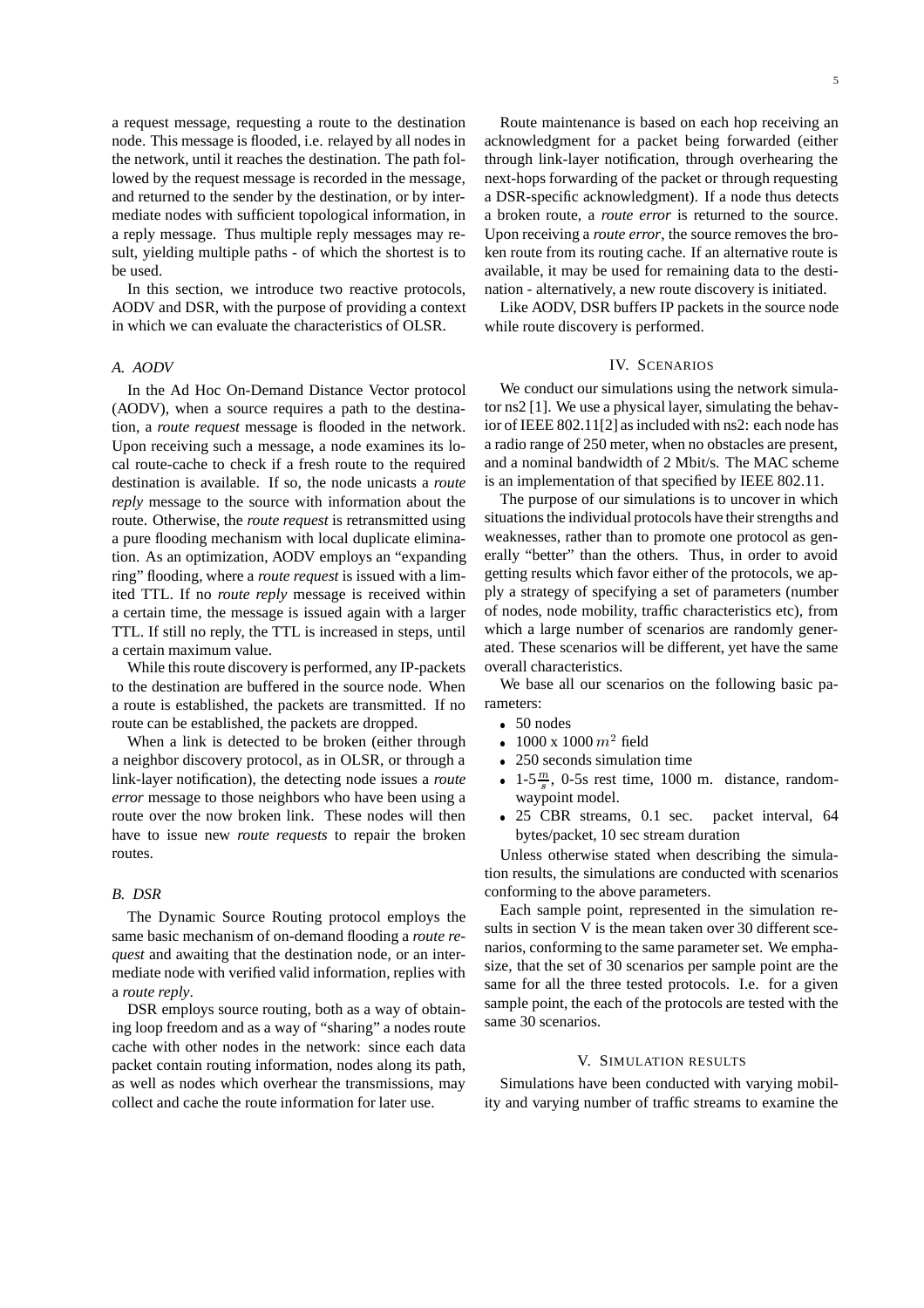

Fig. 5. *Data packet delivery ratio with varying mobility.*



Fig. 6. *Data packet delivery ratio with number of traffic streams.*

protocols in different contents. Comparisons have been done on the following: packet delivery rate, control traffic overhead, route length, and performance under TCP traffic.

#### *A. Packet Delivery Rate and Packet Delay*

The prime property for a routing protocol is to provide routes between sources and destinations. Thus one measure of success for a routing protocol is the fraction of data packets being successfully delivered to the destinations.

In figure 5 and figure 6, we present the traffic delivery ratio (i.e. number of received/number of sent using the three protocols under various mobility scenarios and traffic scenarios, respectively.

Figure 5 shows that the two reactive protocols perform roughly equivalent and manage to deliver about the same amount of data packets. A slight advantage to DSR is noticed in static networks, while AODV has a slight advantage in largely mobile networks. We also notice the effect of buffering packets in the reactive protocols, in case a route is not available: the delivery rate of AODV and DSR is slightly higher in scenarios with high mobility than that



Fig. 7. *Packet delays with varying mobility.*



Fig. 8. *Packet delays with varying number of traffic streams.*

of OLSR - which in the current implementation does not employ buffering of IP packets.

Figure 6 confirms that the two reactive protocols exhibit similar performance. However it also shows that for more than approximately 35 concurrent traffic streams, the delivery rate of OLSR is slightly higher than that of both AODV and DSR. With a large number of concurrent traffic streams, extra control-traffic overhead is consumed by route maintenance in the reactive protocols (as showed in figure 10). This leaves less available bandwidth for data traffic and increases chances of loss due to collisions and interface queue overflows. These effects counter the positive effects of buffering of IP packets.

Figure 7 and figure 8 present the average packet delay, i.e. the delay from a packet has been transmitted until it is received.

We observe that OLSR consistently presents the lowest delay, regardless of mobility. This may be explained by the fact that OLSR is a proactive protocol: when a packet arrives at a node, it can immediately be forwarded or dropped. In reactive protocols, if there is no route to a destination, packets to that destination will be stored in a buffer while a route discovery is conducted. This may (in case a route is actually discovered) cause longer delays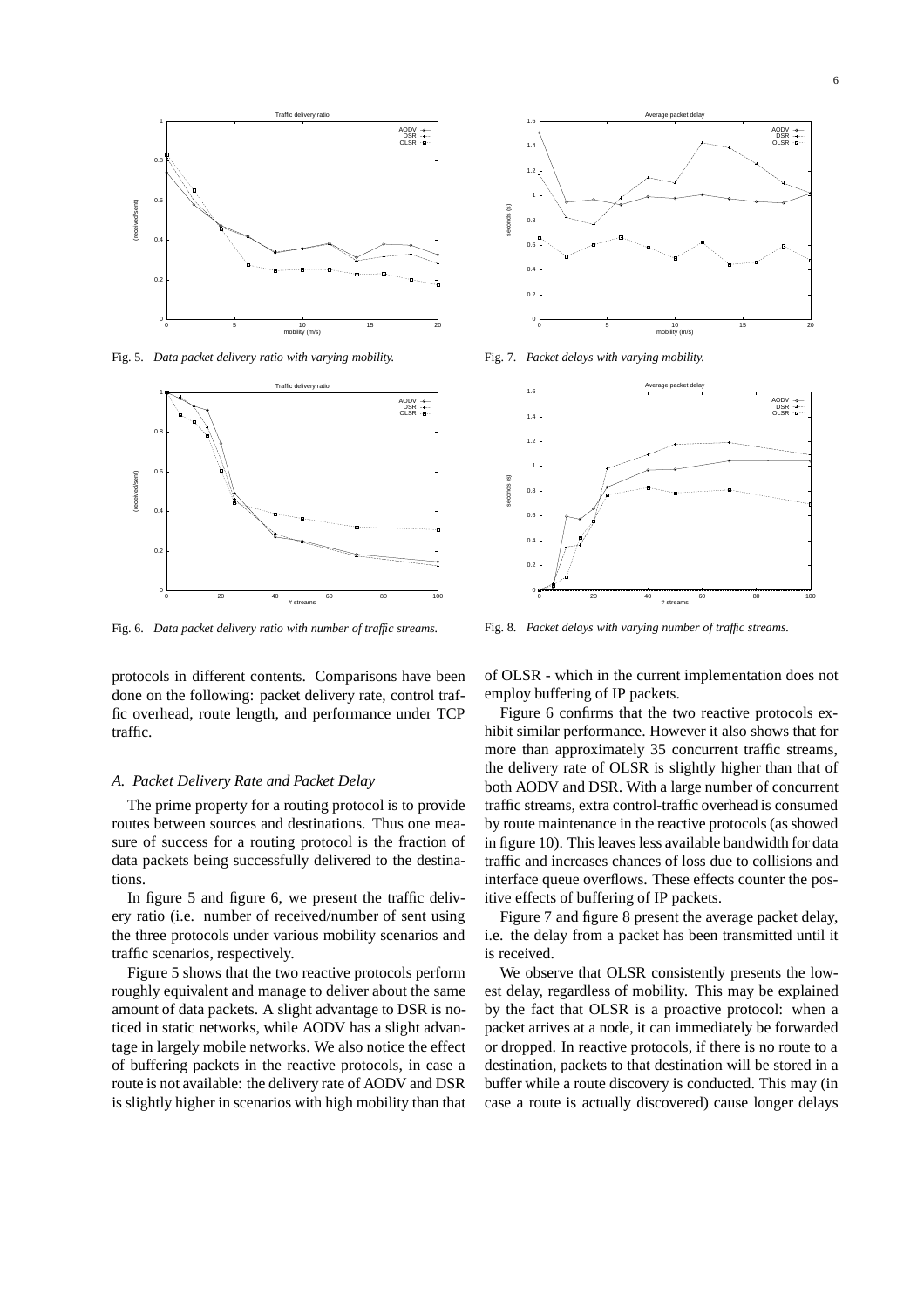

Fig. 9. *Total control traffic overhead with varying mobility.*

but also ensure a higher delivery rate. Due to the buffering, the expectation would also be that the packet delivery ratio would be higher for the reactive protocols. This is, as can be seen from figure 5, the actual case. We also notice that OLSR, in the cases where the protocol provides higher delivery rate than the reactive protocols, still provides a lower packet delay.

#### *B. Control Traffic Overhead*

One of the contributions to routing protocol overhead in a network is the overhead from control traffic. Figure 9 shows the total control traffic generated by all nodes as a function of the node mobility. We observe, that the amount of control traffic generated by OLSR remains constant, while that of the two reactive protocols changes, depending on mobility (and, hence, the degree of topological changes in the network). This corresponds with the observation that the described and simulated version of OLSR does not react explicitly to link-breaks, whereas AODV and DSR do. Figure 10 shows the total overhead from the control traffic generated by all nodes as a function of the number of concurrently active data streams in the network. We observe that the control traffic of OLSR exhibits the expected characteristics of being independent of the traffic pattern, while the control traffic, generated by the reactive protocols, increases with an increased number of active streams.

Our simulations reveal that in networks where the topology and the traffic patterns are relatively static, the reactive protocols introduce less control traffic overhead than OLSR. On the other hand, in networks with relatively dynamic traffic and mobility patterns, the control traffic from the repeated route discovery procedures in the reactive protocols introduces a large control traffic overhead.



Fig. 10. *Total control traffic overhead with varying number of traffic streams.*



Fig. 11. *Average path length with varying mobility.*

## *C. Route length*

The second major contribution a routing protocol can bring to overhead in the network is that of providing suboptimal routes, i.e. routes which are longer than the shortest path. This contributed both to the overhead (in terms of "wasted transmissions") and the delay, experienced in the network.

In figure 11 and figure 12, we present the average path lengths for successfully delivered data packets, obtained using AODV and OLSR in scenarios with a varying mobility and traffic patterns respectively<sup>2</sup>.

We observe that the route lengths obtained by OLSR and AODV are very different. AODV produces significantly longer paths than OLSR. We also observe, that the average path length of OLSR seems to drop when the mobility and the traffic increases. There are several explanations for this observation. Firstly, with increased mobility and increased traffic, TC-messages, employed by OLSR for diffusing topological information in the network, may be lost or may not be diffused frequently enough to track

<sup>&</sup>lt;sup>2</sup>Due to differences in the trace file format yielded by ns2 for DSR and for the other protocols, route length measurements for DSR are not included.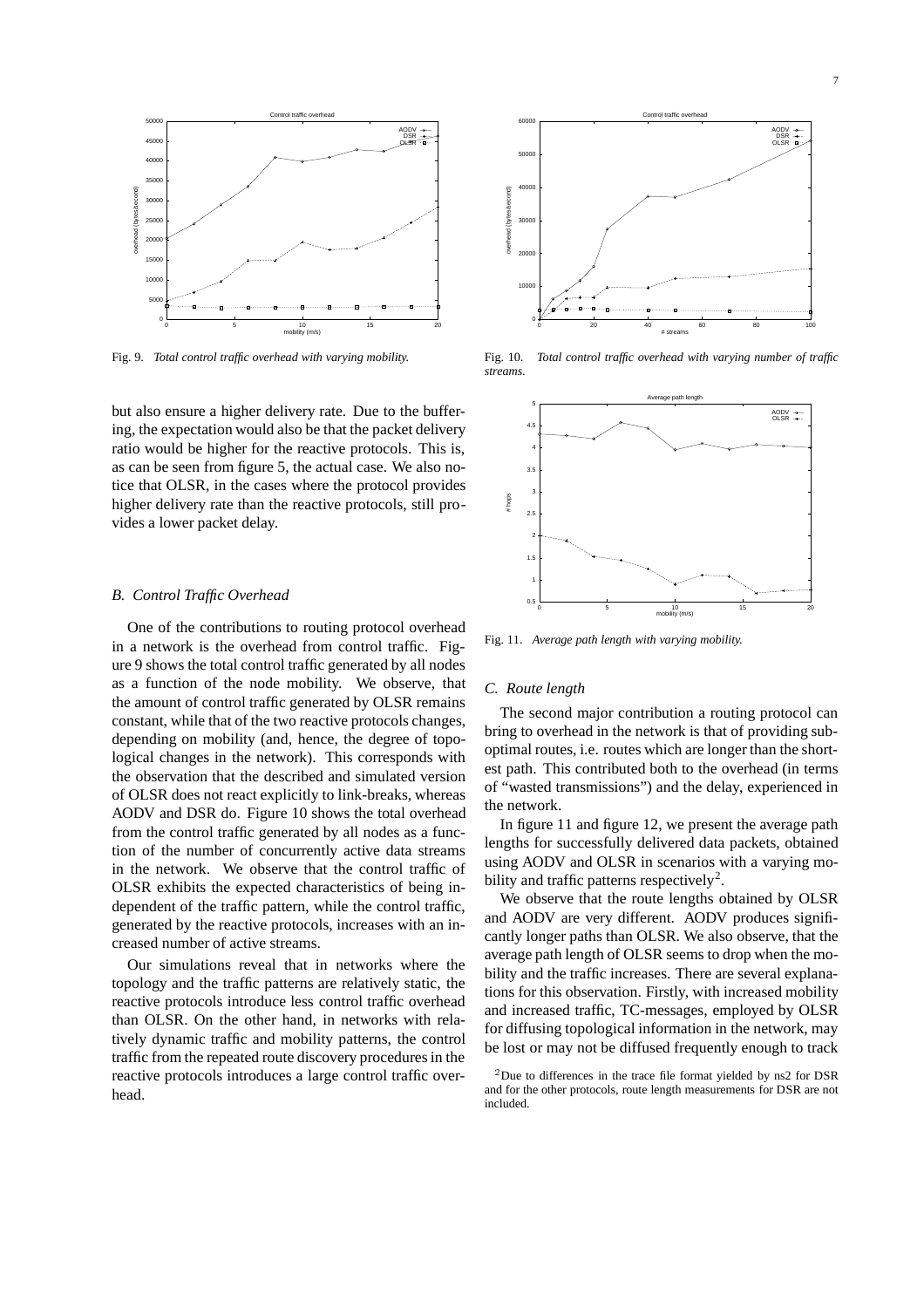

Fig. 12. *Average path length with varying number of traffic streams.*

the network dynamics. This leads to a situations where an OLSR node lacks sufficient topological information to construct a route to a given destination, and hence choose to drop the packet (the packet not being included in route length calculations). This results in nodes being able to deliver packets to nodes in its proximity (up to a few hops away), while traffic to nodes farther away would not be delivered.

Considering both figure 11 and figure 5, we observe that the data packet delivery rate of OLSR is lower than that of AODV in scenarios with a high mobility rate. In such high-mobility scenarios, routes to "far away" nodes are more likely to be absent in OLSR than routes to "close" nodes. This results in an average shorter path for those packets which are successfully delivered. Packets that would follow a "longer" path are in higher risk of being dropped. We also observe, however, that at mobility rates where OLSR has a higher delivery rate than AODV, the average route length of OLSR is still significantly lower.

Considering both figure 12 and figure 6, we observe that, when varying the number of traffic streams in the network, OLSR consistently has a shorter route length even at a large number of traffic streams where OLSR has a higher delivery rate than AODV. Notice, that for the simulations depicted in these figures, the mobility characteristics are as described in section IV.

In AODV, if a route is not available, data packets are buffered and route discovery is initiated. Flooding of route requests may, e.g. due to heavy traffic in parts of the network, arrive at the destination node through a path, longer than the shortest possible. Hence, using AODV, it is in some situations possible for a data traffic to flow through a longer path - as an alternative to being dropped.

# *D. TCP Performance*

Comparisons of MANET protocols based on TCP are rare. This is in part due to both the generally unsuitability



Fig. 13. *Number of sent and received packets using OLSR as the routing protocol with varying number of TCP streams.*



Fig. 14. *Number of sent and received packets using AODV as the routing protocol with varying number of TCP streams.*

of TCP in the wireless domain and in part also due to the fact that TCP is a *conforming* protocol: the protocol adjusts its data rate according to feedback from the network. This means e.g. that when packets are dropped due to collisions and interference, TCP assumes that the reason for dropping packets congestion and lowers the data rate. Thus, for stress-testing a MANET protocol, TCP is not a good choice. Fact remains, though, that approximately 95% of the traffic on the Internet today carries TCP [6], [12]. It is thus appropriate to study how well the different routing protocols support TCP.

In figure 13, figure 14 and figure 15 we present the number of sent and received packets in OLSR, AODV and DSR, respectively, with varying number of TCP streams. The number of packets sent is the number of data packets that leave the node. Hence, packets that are not send due to TCP congestion handling is not included in the graph. The figures show that OLSR sends and receives more packets than the reactive protocols in all cases.

Figure 16 shows the control traffic overhead in the three protocols, when varying the number of TCP streams. As expected, the overhead of OLSR remains constant just as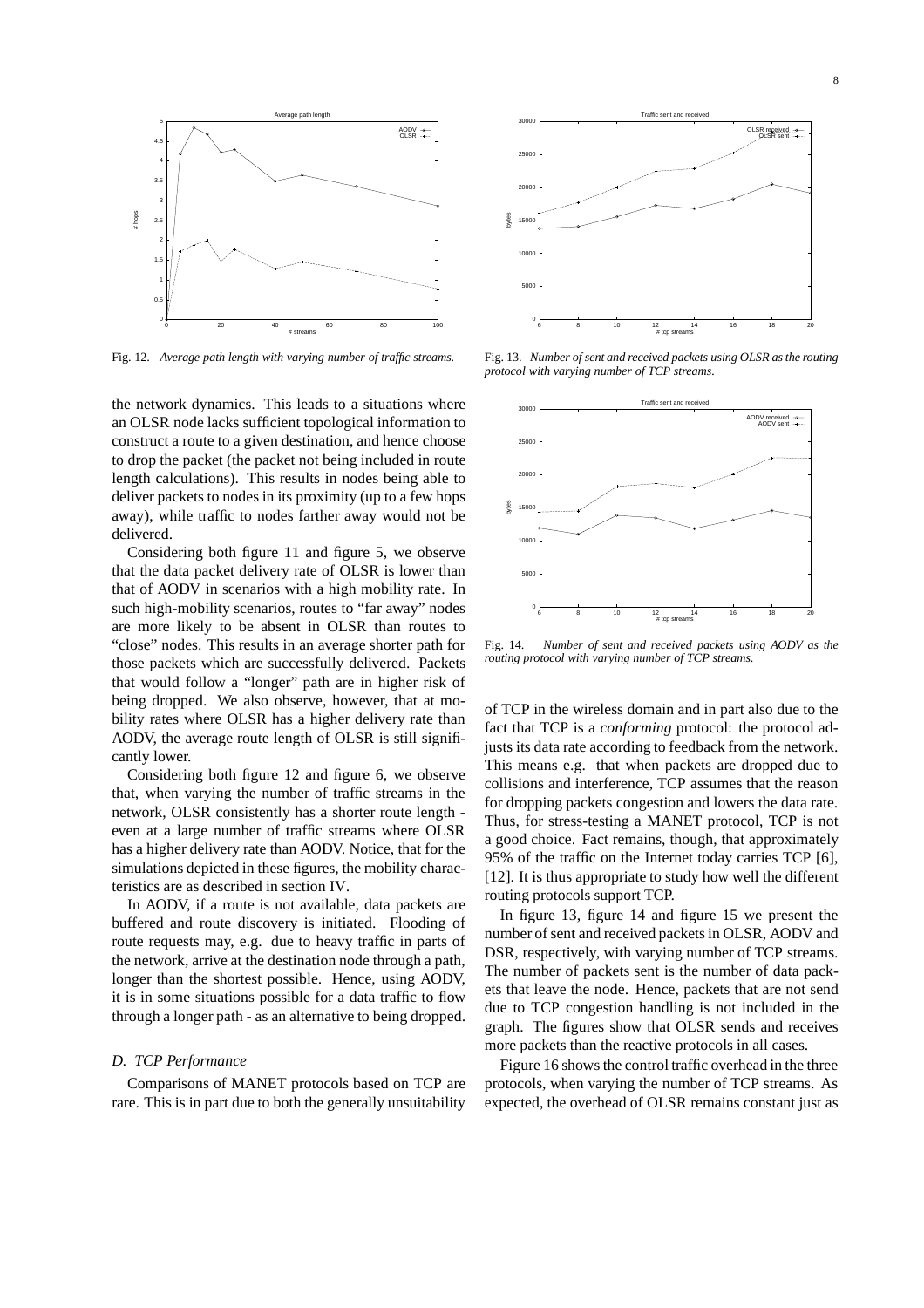

Fig. 15. *Number of sent and received packets using DSR as the routing protocol with varying number of TCP streams.*



Fig. 16. *Control traffic overhead with varying number of TCP streams.*

in the case with CBR traffic. The overhead of the reactive protocols increases as the number of TCP streams increases, AODV with a higher growth rate than DSR. The overhead of OLSR is in all cases substantially lower than that of the reactive protocols. Notice that, contrary to CBR-traffic, a TCP stream requires data to flow in both directions between the source and the destination node. While routes in both direction are immediately available to OLSR, reactive protocols need to explicitly maintain two routes for each TCP-flow (one from source to destination, one from destination to source).

#### VI. CONCLUSION

Our experiments and simulations have shown that the Optimized Link-State Routing Protocol (OLSR) for MANETs is a viable routing protocol, showing performance characteristics complementing AODV and DSR.

OLSR is a proactive protocol and, as such, utilizes periodic message exchange to maintain topological information in the network. A mechanism, MPR-flooding, for efficiently diffusing such topological information to the entire network, is a core element of the protocol, significantly receding the control traffic overhead. Operational

experiences and simulations indicated, that a significant performance gain, measured in terms of delivery ratio, was achievable through introduction of a small random jitter on transmission of control messages.

We notice that AODV and DSR both provide buffering of undeliverable data packets while route discovery is ongoing. This is a feature not present in OLSR. In scenarios with a high rate of mobility, we observe a positive effect of this: the delivery rate of both AODV and DSR becomes higher than that of OLSR. For low mobility rates, the performance of OLSR exceeds that of AODV while performs roughly equivalent to DSR.

Observing the packet delivery rate for scenarios with a varying number of communicating pairs, we observe that for few communicating pairs, the reactive protocols have an advantage. However when the number of communicating pairs increases, OLSR keeps higher the delivery rate. This indicates that proactive protocols outperform reactive protocols in heavy load conditions.

Overall, we observe that OLSR offers the lowest delay and the shortest path length of the three protocols. However this fact might be accentuated with the fact that, for some scenarios, the data delivery rate of OLSR is less than that of the reactive protocols: without buffering, a data packet either a packet is dropped immediately, or it is delivered with a low delay. However we find, that even in situations where the delivery rate of OLSR is higher than that of the reactive protocols, OLSR consistently provides shorter paths. We also find, that the average path length provided by AODV is surprisingly high.

The control traffic overhead is significantly lower for OLSR than for AODV and DSR, except for situations with almost no traffic. A way of increasing OLSRs reactiveness to link changes, and thereby the performance under high-mobility scenarios, could therefore be to increase the rate of control traffic. We observe as expected, that the control traffic of AODV and DSR increase with both traffic and mobility. The two reactive protocols perform roughly identical.

For TCP-traffic, we observe that OLSR as a proactive protocol performs significantly better than both the reactive. We attribute this to two main factors: TCP-traffic requires routes both from source to destination and from destination to source, demanding more from the reactive protocols, while such routes by default are provided by OLSR. The other factor is, that TCP is network performance conformant: the route discovery control traffic and the buffering of IP packets while route discovery is ongoing collides with TCP flow control initialization.

In conclusion, we find, that OLSR, as a good candidate for a proactive protocol, performs comparatively to the reactive protocols. We find, that the two classes of protocols complement each other, providing advantages in different domains. It is clear, that neither of the two